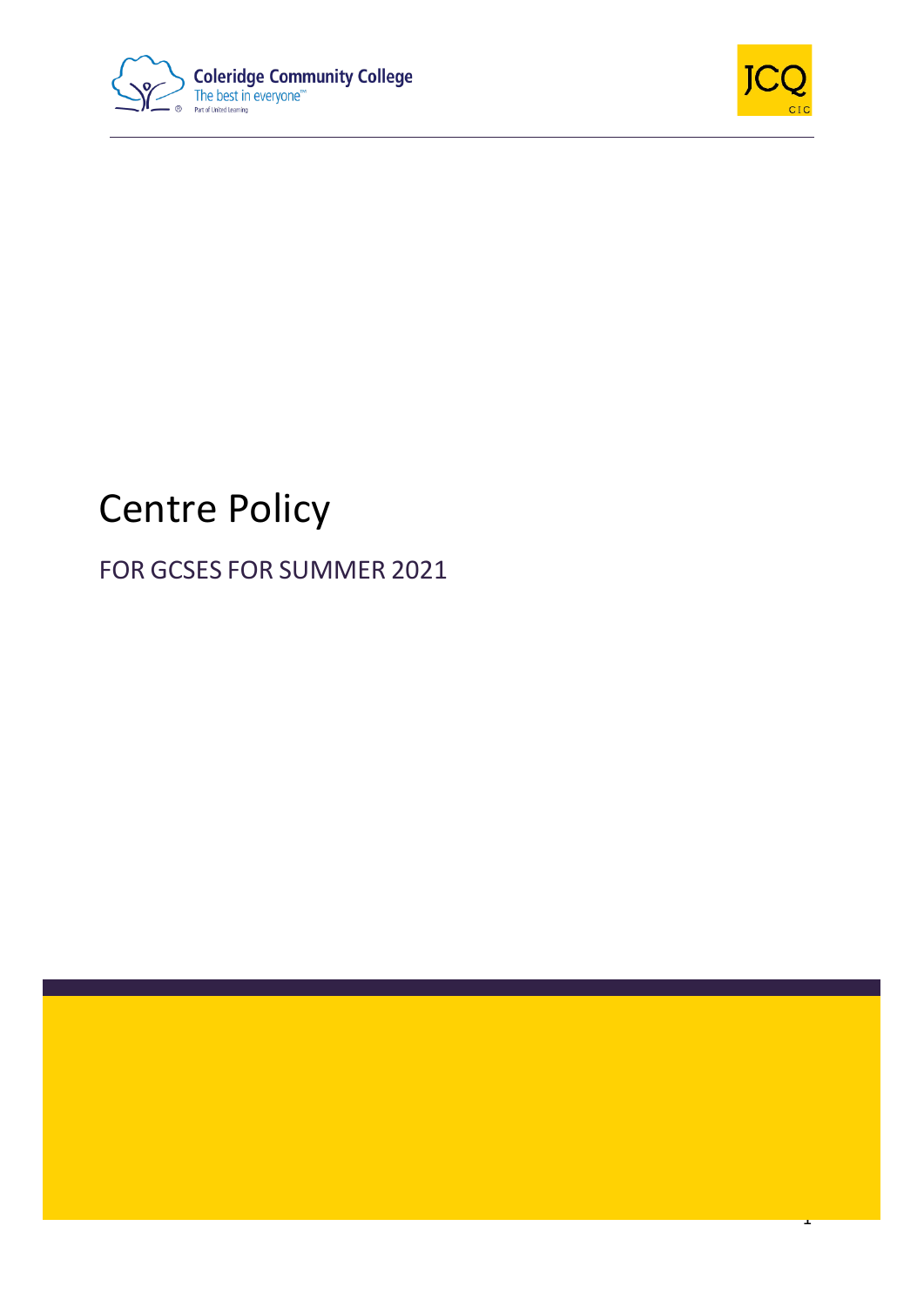



Centre Policy for determining teacher assessed grades – summer 2021: COLERIDGE COMMUNITY COLLEGE

## Statement of intent

This section outlines the purpose of this document in relation to our centre.

| <b>Statement of Intent</b>                                                                                                                                                                                                                                                                        |
|---------------------------------------------------------------------------------------------------------------------------------------------------------------------------------------------------------------------------------------------------------------------------------------------------|
| This section provides details of the purpose of this document, as appropriate to our                                                                                                                                                                                                              |
| centre:                                                                                                                                                                                                                                                                                           |
|                                                                                                                                                                                                                                                                                                   |
| The purpose of this policy is:                                                                                                                                                                                                                                                                    |
| To ensure that teacher assessed grades are determined fairly, consistently, free from bias<br>$\bullet$<br>and effectively within and across departments.                                                                                                                                         |
| To ensure the operation of effective processes with clear guidelines and support for staff.<br>$\bullet$<br>To ensure that all staff involved in the processes clearly understand their roles and<br>$\bullet$                                                                                    |
| responsibilities.<br>To support teachers to take evidence-based decisions in line with Joint Council for<br>$\bullet$<br>Qualifications guidance.                                                                                                                                                 |
| To ensure the consideration of historical centre data in the process, and the appropriate<br>$\bullet$<br>decision making in respect of, teacher assessed grades.                                                                                                                                 |
| To support a high standard of internal quality assurance in the allocation of teacher<br>$\bullet$<br>assessed grades.                                                                                                                                                                            |
| To support our centre in meeting its obligations in relation to equality legislation.<br>$\bullet$<br>To ensure our centre meets all requirements set out by the Department of Education,<br>$\bullet$<br>Ofqual, the Joint Council for Qualifications and awarding organisations for Summer 2021 |
| qualifications.                                                                                                                                                                                                                                                                                   |
| To ensure the process for communicating to candidates and their parents/carers how<br>$\bullet$<br>they will be assessed is clear, in order to give confidence.                                                                                                                                   |
| It is the responsibility of everyone involved in the determination of teacher assessed<br>grades to read, understand and implement the Centre Policy.                                                                                                                                             |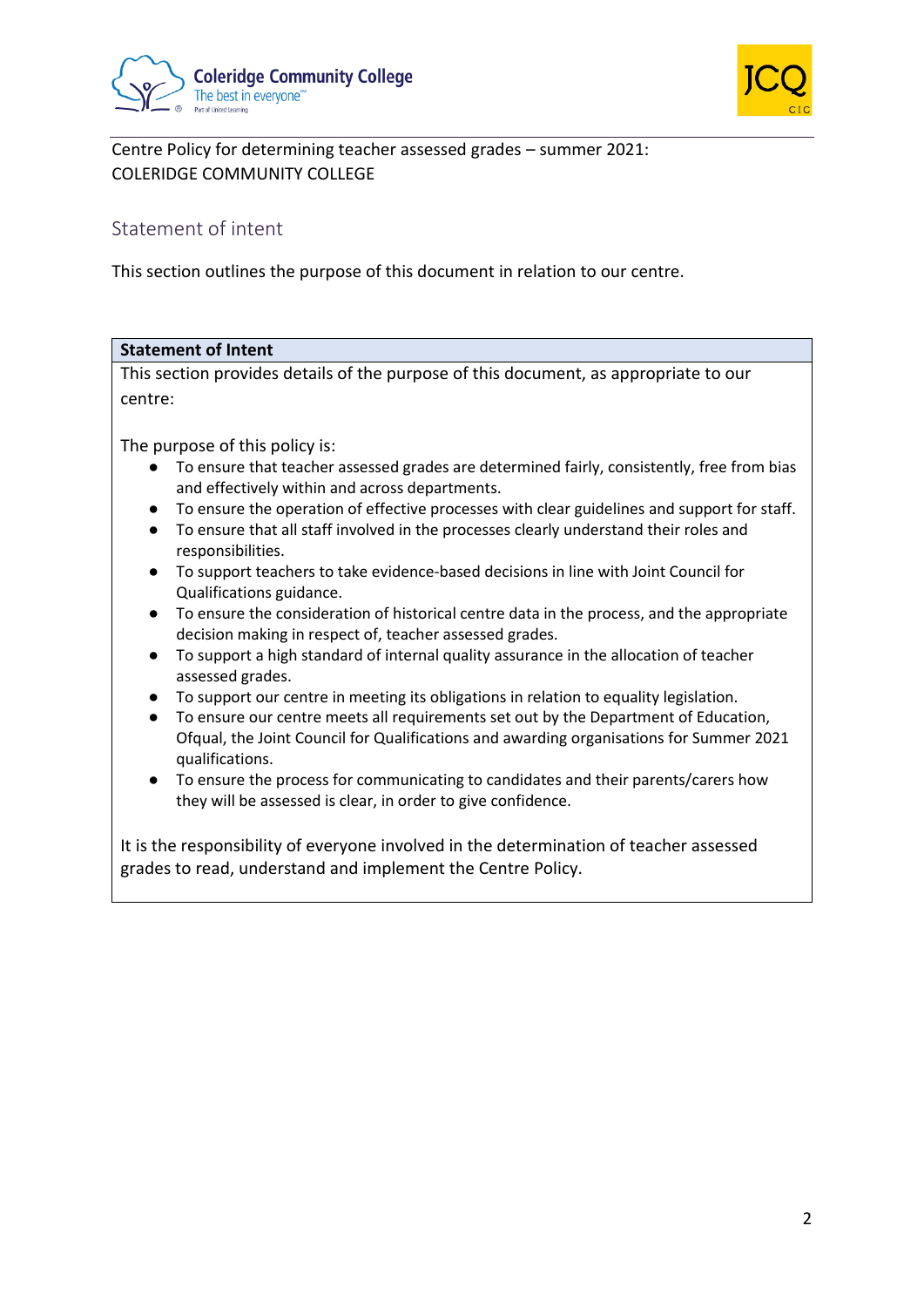



## Roles and responsibilities

This section of our Centre Policy outlines the personnel in our centre who have specific roles and responsibilities in the process of determining teacher assessed grades this year.

## **Roles and Responsibilities**

This section gives details of the roles and responsibilities within our centre:

## **Head of Centre**

- Our Head of Centre, Mrs E Stoneham, will be responsible for approving our policy for determining teacher assessed grades.
- Our Head of Centre has overall responsibility for the school as an examinations centre and will ensure that clear roles and responsibilities of all staff are defined.
- Our Head of Centre will confirm that teacher assessed grade decisions represent the academic judgement made by teachers and that the checks in place ensure these align with the guidance on standards provided by awarding organisations.
- Our Head of Centre will ensure a robust internal quality assurance process has been produced and signed-off in advance of results being submitted.

## **Senior Leadership Team and Heads of Department**

Our Senior Leadership Team and Heads of Departments will:

- provide training and support to our other staff.
- support the Head of Centre in the quality assurance of the final teacher assessed grades.
- ensure an effective approach within and across departments and authenticating the preliminary outcome from single teacher subjects.
- be responsible for ensuring staff have a clear understanding of the internal and external quality assurance processes and their role within it.
- ensure that all teachers within their department make consistent judgements about student evidence in deriving a grade.
- ensure all staff conduct assessments under the appropriate levels of control with reference to guidance provided by the Joint Council for Qualifications.
- ensure teachers have the information required to make accurate and fair judgments.
- produce an Assessment Record for each subject cohort, that includes the nature of the assessment evidence being used, the level of control for assessments considered, and any other evidence that explains the determination of the final teacher assessed grades.
- ensure that a Head of Department Checklist is completed for each qualification that they are submitting.

## **Teachers/ Specialist Teachers / SENDCo**

Our teachers, specialist teachers and SENDCo will:

● ensure they conduct assessments under our centre's appropriate levels of control and have sufficient evidence, in line with this Centre Policy and guidance from the Joint Council for Qualifications, to provide teacher assessed grades for each student they have entered for a qualification.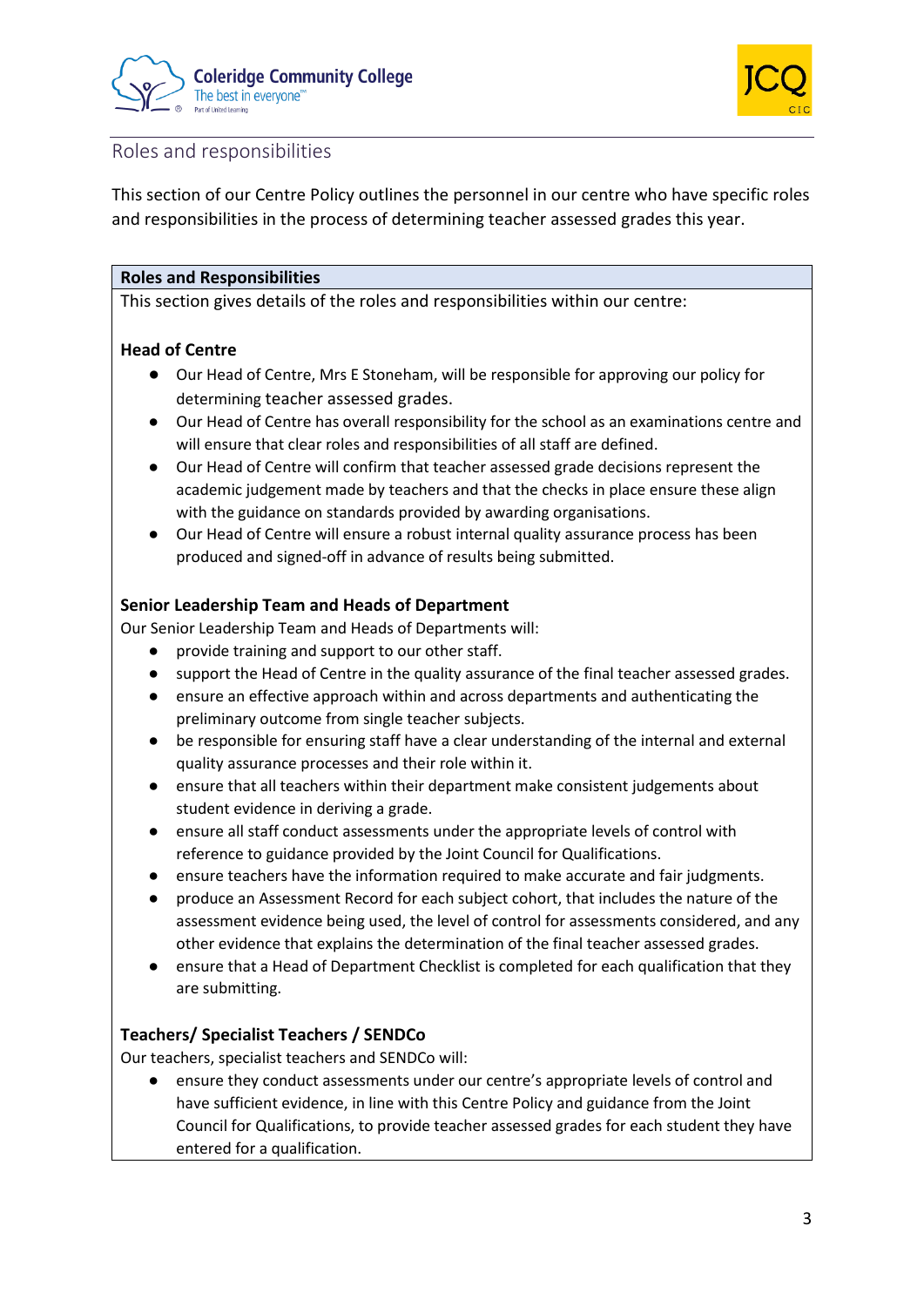



- ensure that the teacher assessed grade they assign to each student is a fair, valid and reliable reflection of the assessed evidence available for each student.
- make judgements based on what each student has been taught and what they have been assessed on, as outlined in the section on grading in the main JCQ guidance**.**
- Contribute to the Assessment Record for each subject cohort where any necessary variations for individual students will also be recorded.
- securely store and be able to retrieve sufficient evidence to justify their decisions.

## **Examinations Officer**

Our Examinations Officer will:

● be responsible for the administration of our final teacher assessed grades and for managing the post-results services.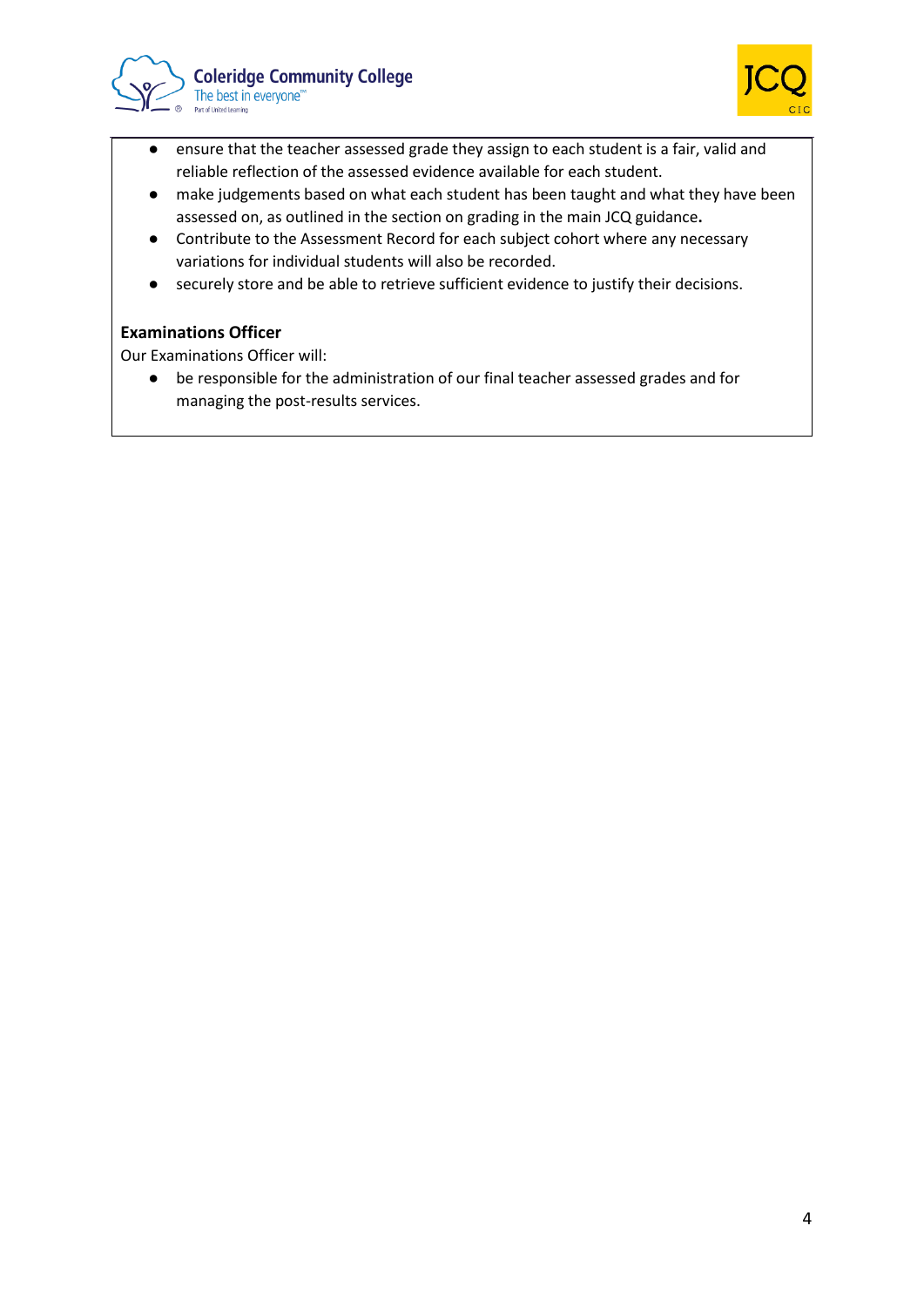



## Training, support and guidance

This section of our Centre Policy outlines the training, support and guidance that our centre will provide to those determining teacher assessed grades this year.

#### **Training**

This section provides details of the approach our centre will take to training, support and guidance in determining teacher assessed grades this year

- Teachers involved in determining grades in our centre will attend any centre-based training and United Learning based training to help achieve consistency and fairness to all students.
- Teachers will engage fully with all training and support that has been provided by the Joint Council for Qualifications and the awarding organisations.
- Departments will use subject meeting time to discuss the award of grades and ensure open dialogue allows consistency and fairness for all students

#### **Support for Newly Qualified Teachers and teachers less familiar with assessment**

This section provides details of our approach to training, support and guidance for newly qualified teachers and teachers less familiar with assessment

- We will provide mentoring from experienced teachers to NQTs and teachers less familiar with assessment.
- We will put in place additional internal reviews of teacher assessed grades for NQTs and other teachers as appropriate.

#### **Support for teachers in small subject departments**

This section provides details of our approach to training, support and guidance for teachers in single person departments, or small subject departments

● We will collaborate with neighbouring United Learning centres and from Trust Advisors for additional support and quality assurance.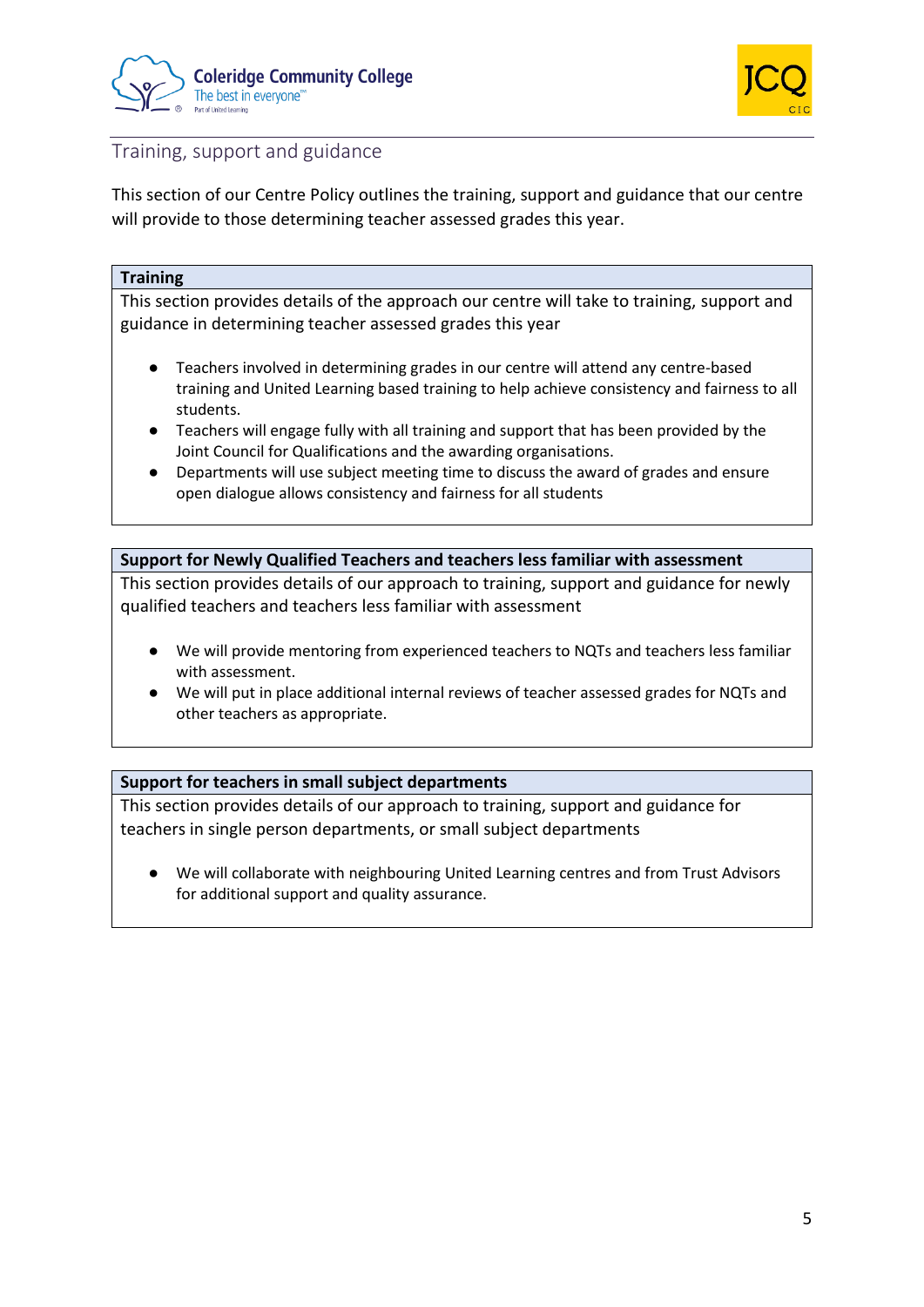



## Use of appropriate evidence

This section of our Centre Policy indicates how our centre will give due regard to the section in the JCQ guidance entitled: *Guidance on grading for teachers*.

## **A. Use of evidence**

This section gives details in relation to our use of evidence.

- Teachers making judgements will have regard to the Ofqual Head of Centre guidance on recommended evidence, and further guidance provided by awarding organisations.
- All candidate evidence used to determine teacher assessed grades, and associated documentation, will be retained and made available for the purposes of external quality assurance and appeals in line with JCQ guidance.
- Wherever appropriate we will be using student work produced in response to assessment materials provided by our awarding organisation(s), including groups of questions, past papers or similar materials such as practice or sample papers.
- If appropriate we will use non-exam assessment work (often referred to as coursework), even if this has not been fully completed.
- We will use student work produced in centre-devised tasks that use awarding organisation materials so that they reflect the specification, follow the same format as awarding organisation materials, and have been marked in a way that reflects awarding organisation mark schemes.
- We will use substantial classwork completed in controlled conditions
- We will use internal tests taken by students, such as mock exams taken over the course of study, completed in controlled conditions.
- We will use records of a student's capability and performance over the course of study in performance-based subjects such as music, drama and PE.
- Wherever possible and to ensure consistency and fairness, we will ensure that the same set of tasks is considered for all students in each subject cohort, as set out on each Assessment Record. We call this set of work 'the core assessment tasks'.

This information is shared with students so that they know what evidence is going to be used and have the opportunity to raise any genuine and valid concerns. Any student's views are recorded and documented along with reasons for the final decision.

We provide further detail in the following areas:

Additional Assessment Materials (tasks completed from April to June 2021)

- We will use additional assessment materials to give students the opportunity to show what they know, understand or can do in an area of content that has been taught but not yet assessed.
- Use of additional assessment material will be submitted by students with their names hidden to support in reducing bias.
- We will use additional assessment materials to give students an opportunity to show improvement, for example, to validate or replace an existing piece of evidence.
- We will use additional assessment materials to support consistency of judgement between teachers or classes by giving everyone the same task to complete.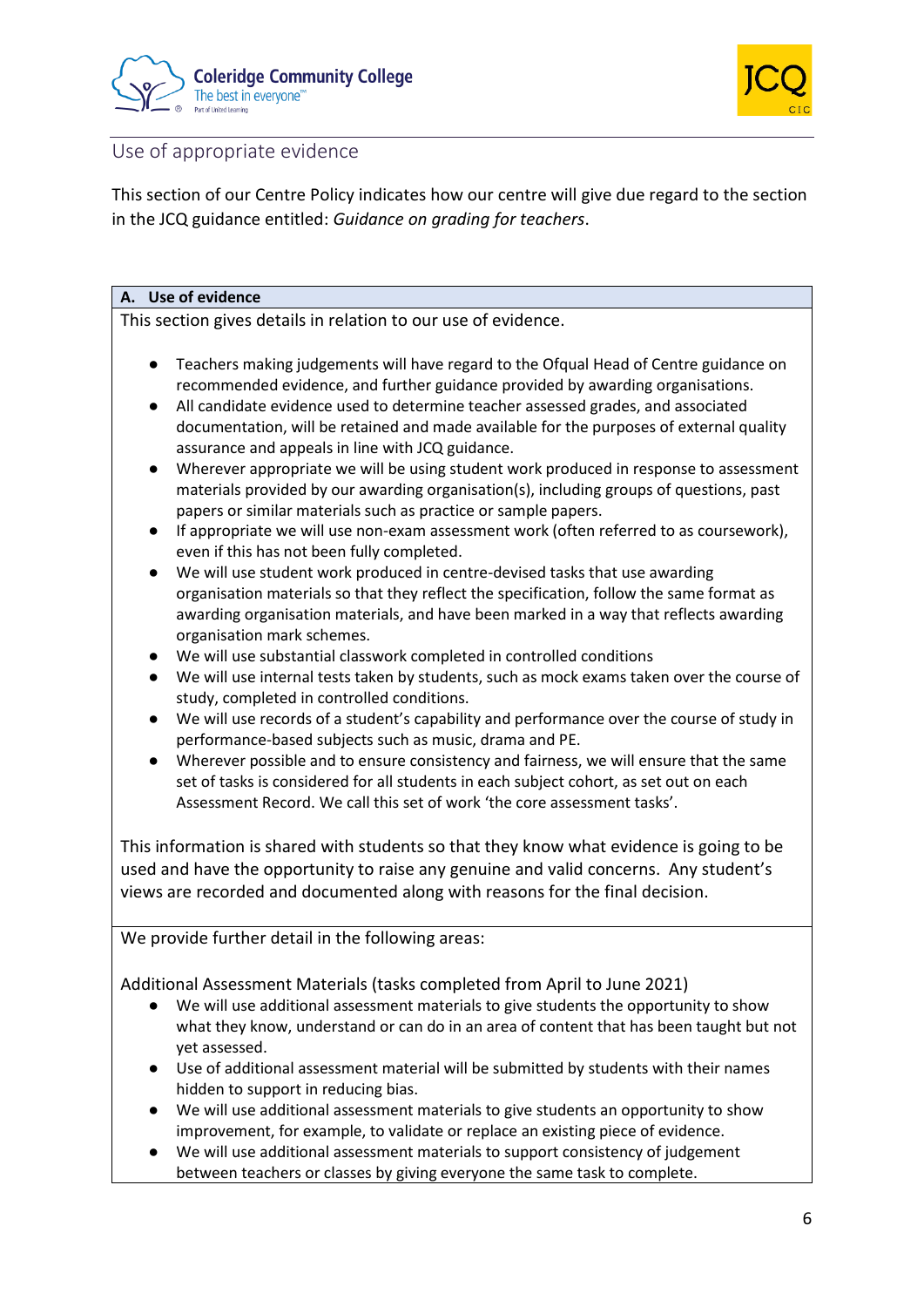



We will combine and/or remove elements of questions where, for example, a multi-part question includes a part which focuses on an element of the specification that hasn't been taught.

Our centre will ensure the appropriateness of evidence and balance of evidence in arriving at grades in the following ways:

- We will consider when the evidence was produced as more recent evidence is likely to be more representative of student performance, although there may be some exceptions.
- We will use consistent sources of evidence for a class or cohort, that relate closely to the specification requirements and will record our reasons for the selection of this source of evidence on the Assessment Record for each subject
- Where there may be individual students for whom the proposed evidence is not appropriate, the rationale for any exceptions will be documented, e.g. we may set further tasks or consider more work if responses to the core tasks do not reflect the standard of work teachers have been consistently seeing from a student in class
- We will consider the specification and assessment objective coverage of the assessment.
- We will consider the depth and breadth of knowledge, understanding and skills assessed, especially higher order skills within individual assessments.
- We will consider the level of control under which an assessment was completed, for example, whether the evidence was produced under high control and under supervision or at home.
- We will ensure that we are able to authenticate the work as the student's own, especially where that work was not completed within the school.
- We will consider the limitations of assessing a student's performance when using assessments that have been completed more than once, or drafted and redrafted, where this is not a skill being assessed.
- ●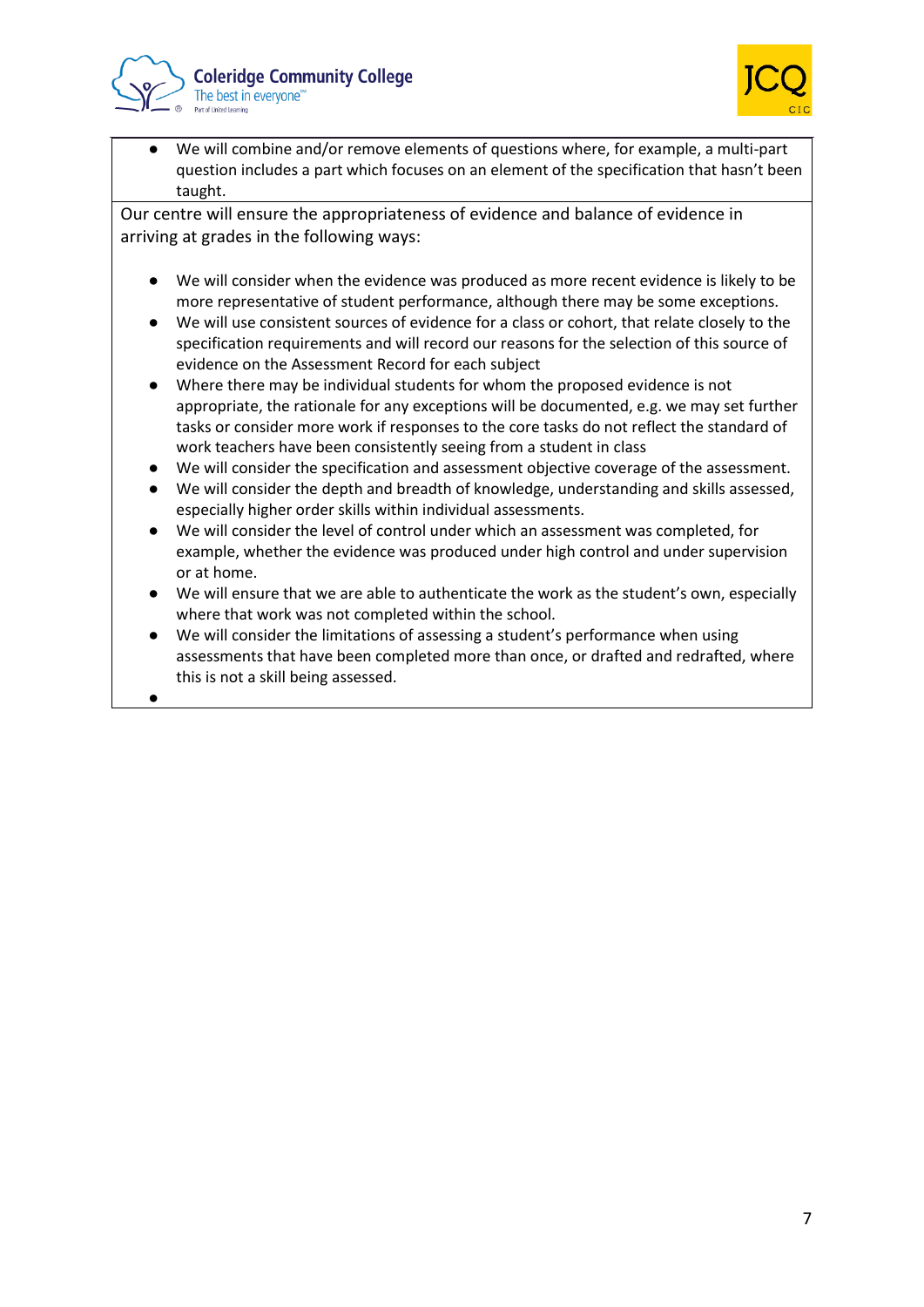



Determining teacher assessed grades

This section of our Centre Policy outlines the approach our centre will take to awarding teacher assessed grades.

### **Awarding teacher assessed grades based on evidence**

We give details here of our centre's approach to awarding teacher assessed grades*.*

- Our teachers will have reviewed the grade descriptors and exemplification materials provided by awarding organisations before grading students
- Our teachers will review the specification and consider what has been taught so that the evidence used to make judgements only includes the appropriate assessment of content that has been taught
- Our teachers will determine grades based on a holistic judgement of evidence which is commensurate with the standard at which a student is performing, i.e. their demonstrated knowledge, understanding and skills across the content of the course they have been taught. To achieve this they will consider the quality of the work in relation to the assessment materials used as well as the grade descriptors and grading exemplification available to help reach a final grade.
- Our teachers will record how the evidence was used to arrive at a fair and objective grade, which is free from bias.
- Our Heads of Department will produce an Assessment Record for each subject cohort and will share this with teachers so that any necessary variations for individual students will also be shared.
- We will not use a set formula, e.g. an average of marks across core assessment tasks, in determining a grade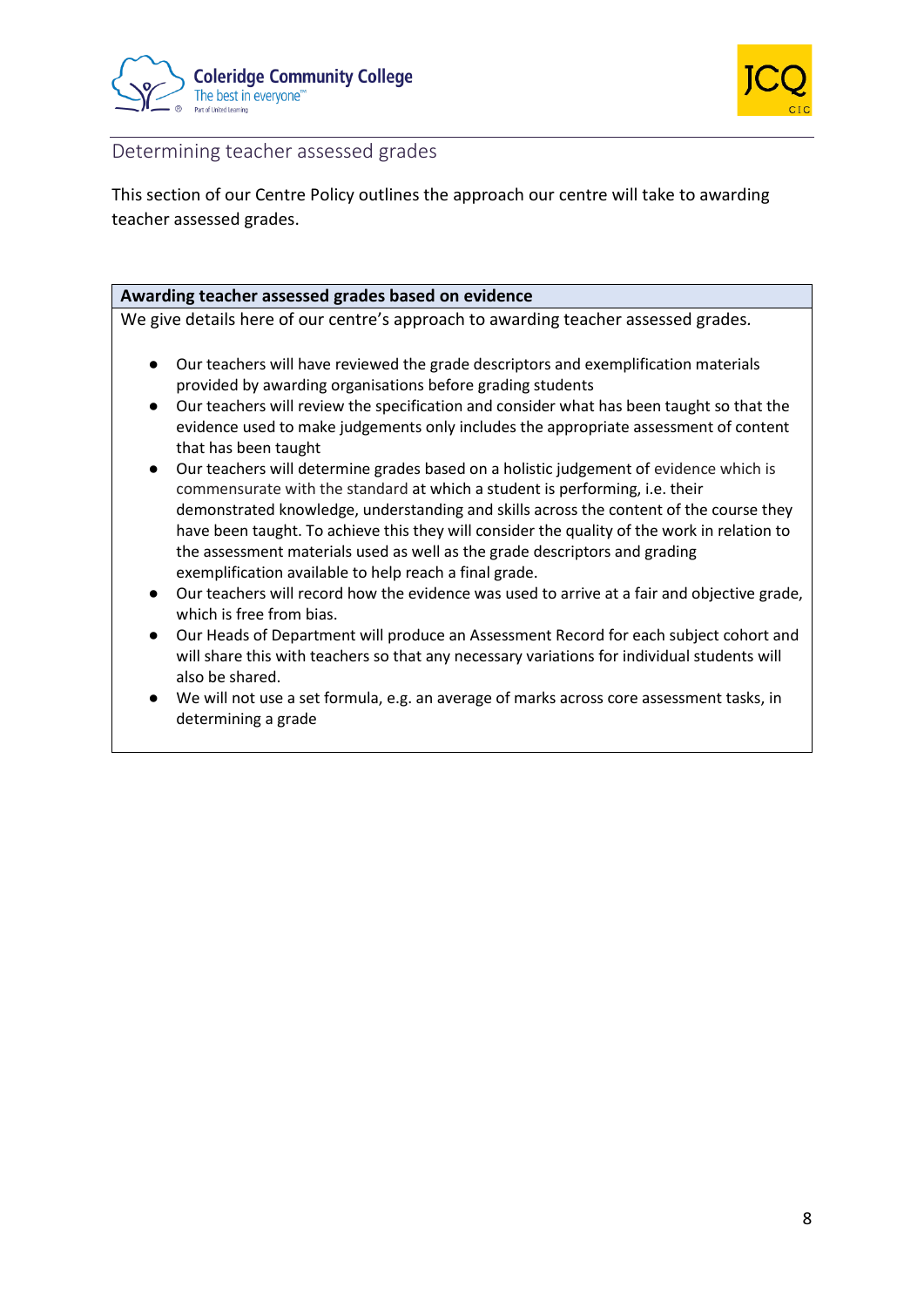



## Internal quality assurance

This section of our Centre Policy outlines the approach our centre will take to ensure internal standardisation of teacher assessed grades, to ensure consistency, fairness and objectivity of decisions.

## *Head of Centre Internal Quality Assurance and Declaration*

#### **Internal quality assurance**

This section gives details of our approach to internal standardisation, within and across subject departments.

- We will ensure that all teachers involved in deriving teacher assessed grades read and understand this Centre Policy document and keep a record of this.
- In subjects where there is more than one teacher and/or class in the department, we will ensure that our centre carries out an internal standardisation process.
- We will ensure that all teachers are provided with training and support to ensure they take a consistent approach to:
	- o Arriving at teacher assessed grades
	- o Marking of evidence
	- o Reaching a holistic grading decision
	- o Applying the use of grading support and documentation
- We will conduct internal standardisation across all grades
- We will ensure each grade for a subject will be signed off by at least 2 teachers in that subject, one of whom will be the head of department/subject lead. Where there is only one teacher in the subject or department, or only one is available, the head of faculty should be the second signatory.
- We will ensure that the Assessment Record will form the basis of internal standardisation and discussions across teachers to agree the awarding of teacher assessed grades. The Assessment Record will be reviewed and quality assured by the Senior Leader Line Manager and the Trust Subject Advisor
- Where necessary, we will review and reflect on individual grading decisions to ensure alignment with the standards as outlined by our awarding organisation(s). This will be recorded.
- Where appropriate, we will amend individual grade decisions to ensure alignment with the standards as outlined by our awarding organisation(s).
- Where there is only one teacher involved in marking assessments and determining grades, then the output of this activity will be reviewed by an appropriate member of staff within the centre.

o This will be the Head of Faculty, or the Senior Leader Line Manager It will also be reviewed by a subject specialist at another Trust school or a Trust Subject Advisor

- In respect of equality legislation, we will consider the range of evidence for students of different protected characteristics that are included in our internal standardisation.
- The Head of Centre will be required to confirm that the grades are a true representation of student performance.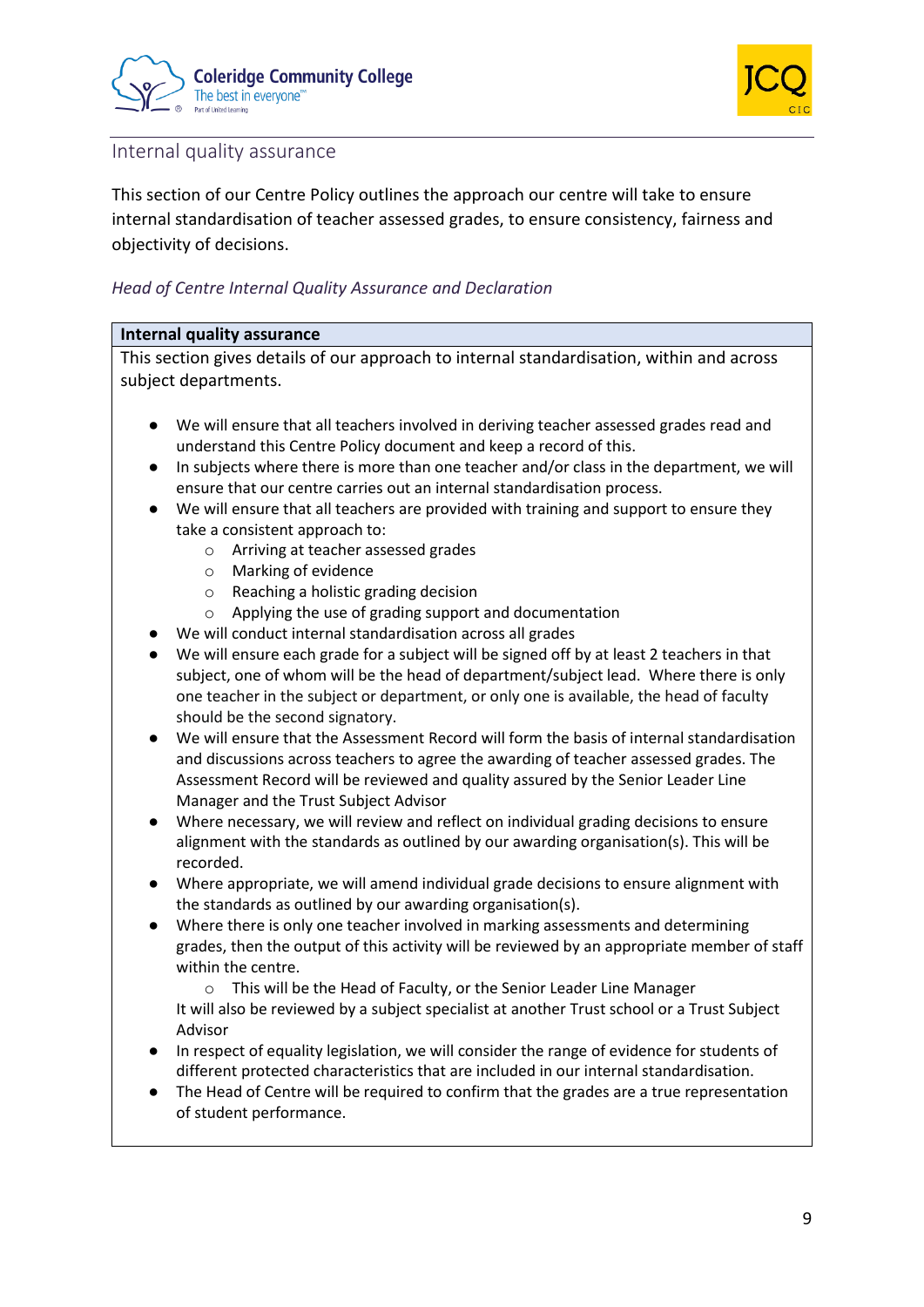



Comparison of teacher assessed grades to results for previous cohorts

This section of our Centre Policy outlines the approach we will take to compare our teacher assessed grades in 2021 with results from previous cohorts.

**Comparison of Teacher Assessed Grades to results for previous cohorts**

This section gives details of our internal process to ensure a comparison of teacher assessed grades at qualification level to results for previous cohorts in our centre taking the same qualification.

- We will compile information on the grades awarded to our students in past June series in which exams took place (e.g. 2017 - 2019).
- We will consider the size of our cohort from year to year.
- We will consider the stability of our centre's overall grade outcomes from year to year.
- We will consider both subject and centre level variation in our outcomes during the internal quality assurance process.
- We will ensure that grade judgements have been recorded for students in the current assessments before considering historical records of mark data and grade distributions for students in previous assessments at the centre.
- We will prepare a succinct narrative on the outcomes of the review against historic data which, in the event of significant divergence from the qualifications-levels profiles attained in previous examined years, which address the reasons for this divergence. This commentary will be available for subsequent review during the QA process.

This section gives details of the approach our centre will follow if our initial teacher assessed grades for a qualification are viewed as overly lenient or harsh compared to results in previous years.

- We will compile historical data giving appropriate regard to potential mixtures of A\*-G and 9-1 grades in GCSEs. Where required, we will use the Ofqual guidance to convert legacy grades into the new 9 to 1 scale.
- We will include grades from international GCSEs (for example, in mathematics) because we have previously offered these.
- We will bring together other data sources that will help to quality assure the grades we intend to award in 2021*.*
- If outcomes are much higher than in previous years, or much lower, the reasons for it will be considered. The centre will record these comparisons and the rationale for any variations as part of the internal quality assurance process. However, all staff are reminded that it is the evidence of students' work that must form the basis for each student's grade rather than historic attainment at the centre.

This section gives details of changes in our cohorts that need to be reflected in our comparisons.

● We will omit subjects that we no longer offer from the historical data.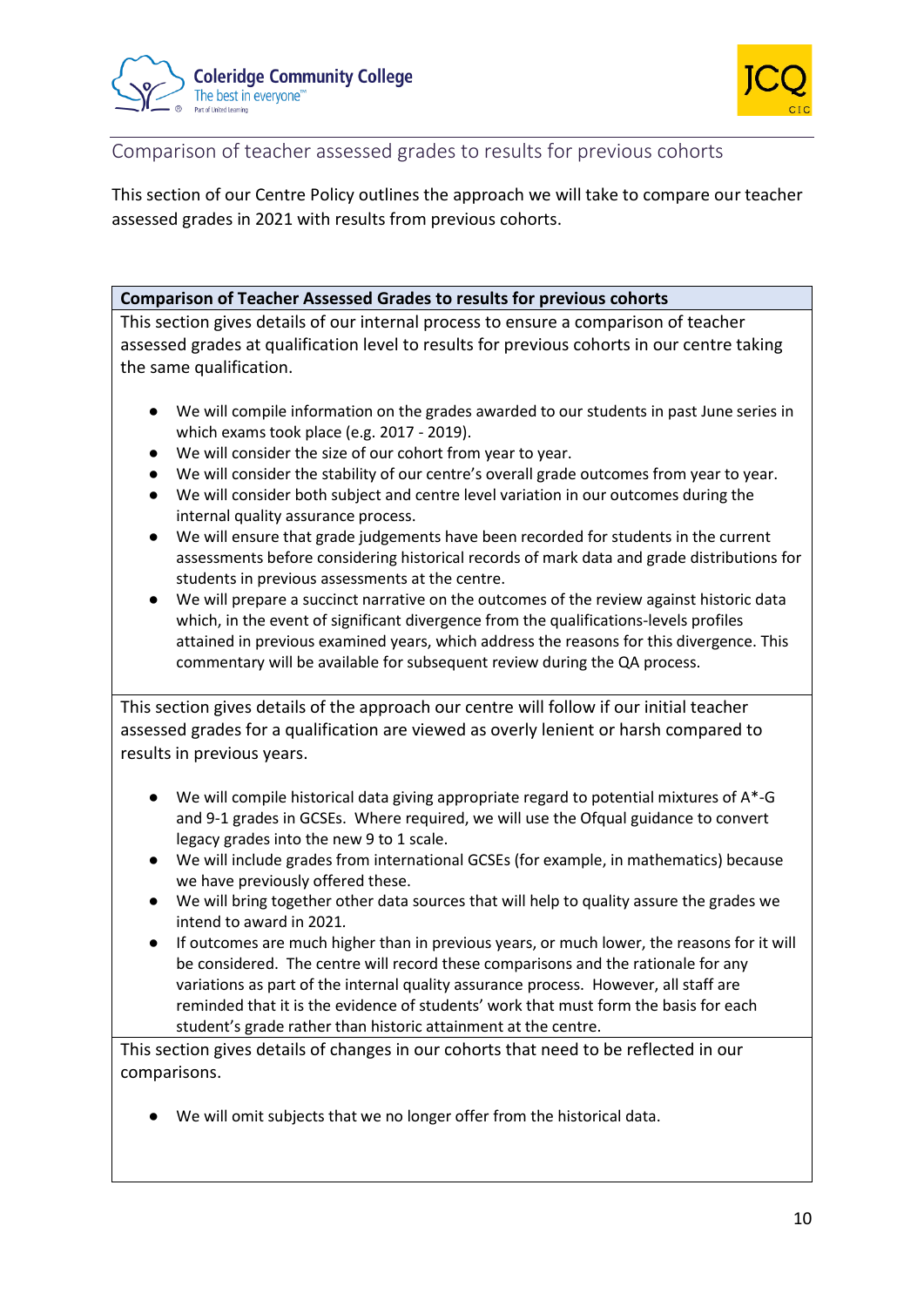



## Access Arrangements and Special Considerations

This section of our Centre Policy outlines the approach our centre will take to provide students with appropriate access arrangements and take into account mitigating circumstances in particular instances.

#### **Reasonable adjustments and mitigating circumstances (special consideration)**

This section gives details of our approach to access arrangements and mitigating circumstances (special consideration).

- Where students have agreed access arrangements or reasonable adjustments (for example a reader or scribe) we will make every effort to ensure that these arrangements are in place when assessments are being taken.
- This information will be shared with teachers so that they can confirm that wherever possible the approved access arrangement/reasonable adjustment was in place for assessments which will be used to determine the student's grade.
- Centres will hold on file evidence of access arrangements/reasonable adjustments provided, until the published deadline for appeals has passed.
- Where an assessment has taken place without an agreed reasonable adjustment or access arrangement, we will remove that assessment from the basket of evidence and alternative evidence obtained. However, we reserve the right to retain such work if it remove it would disadvantage the student.
- Where illness or other personal circumstances might have affected performance in assessments used in determining a student's standard of performance, we will take account of this when making judgements.
- We will record, as part of the Assessment Record, how we have incorporated any necessary variations to take account of the impact of illness or personal circumstances on the performance of individual students in assessments.
- To ensure consistency in the application of Special Consideration, all staff have been trained on which candidates are eligible for special consideration as explained in the document: JCQ – [A guide to the special consideration process, with effect from 1](https://www.jcq.org.uk/wp-content/uploads/2020/08/A-guide-to-the-spec-con-process-202021-Website-version.pdf)  [September 2020](https://www.jcq.org.uk/wp-content/uploads/2020/08/A-guide-to-the-spec-con-process-202021-Website-version.pdf)
- To ensure consistency in the application of this, any staff who believe a student warrants the special consideration process they will raise it with the Head of Centre
- Students will be advised to raise any mitigating circumstances which warrant special consideration. These issues should be raised as soon as possible, ideally at the time of the assessment and prior to the submission of the teacher assessed grade. Such mitigations will need to be signed off by the Head of Centre.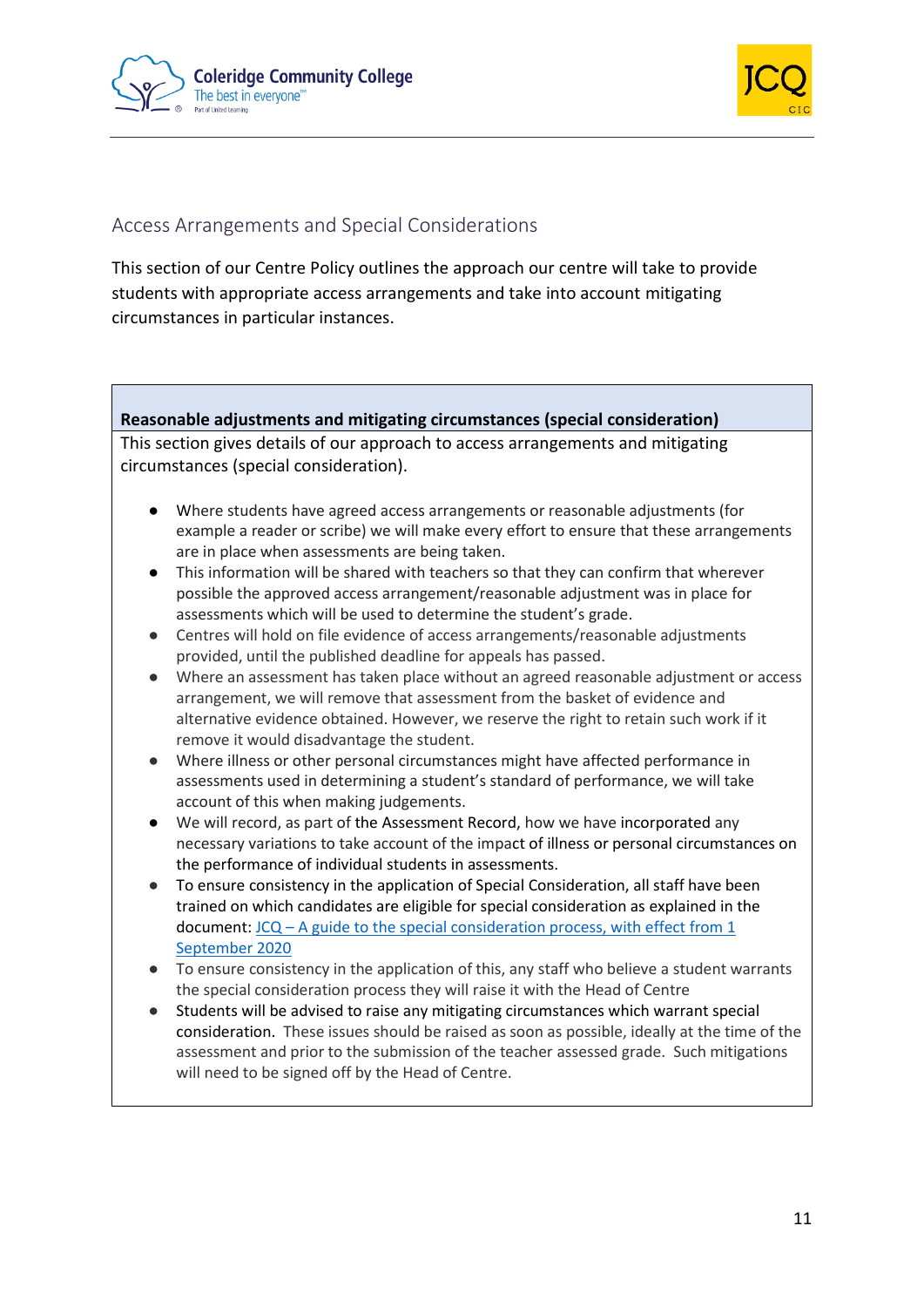



# Addressing disruption/differential lost learning (DLL)

## B. **Addressing Disruption/Differentiated Lost Learning (DLL)**

This section gives details of our approach to address disruption or differentiated lost teaching.

● Teacher assessed grades will be determined based on evidence of the content that has been taught and assessed for each student.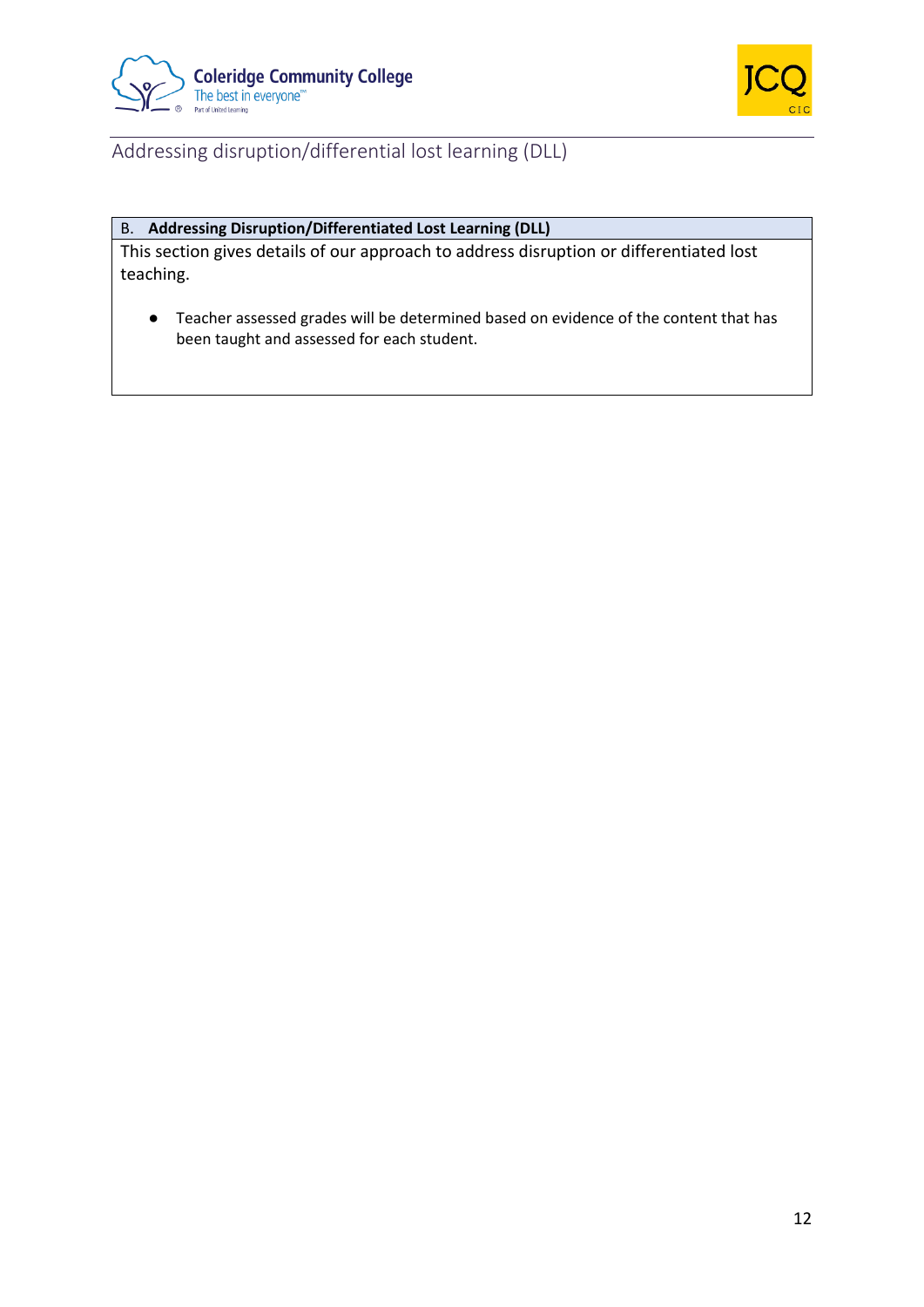



## **Objectivity**

This section of our Centre Policy outlines the arrangements in place to ensure objectivity of decisions.

## **Objectivity**

This section gives a summary of the arrangements in place within our centre in relation to objectivity.

Staff will fulfil their duties and responsibilities in relation to relevant equality and disability legislation.

Senior Leaders, Heads of Department and Centre will consider:

- sources of unfairness and bias (situations/contexts, difficulty, presentation and format, language, conditions for assessment, marker preconceptions);
- how to minimise bias in questions and marking and hidden forms of bias); and
- bias in teacher assessed grades.

To ensure objectivity, all staff involved in determining teacher assessed grades will be trained on this information about making objective judgements

[\(https://www.gov.uk/government/publications/information-for-centres-about-making](https://www.gov.uk/government/publications/information-for-centres-about-making-objective-judgements/information-for-centres-about-making-objective-judgements)[objective-judgements/information-for-centres-about-making-objective-judgements\)](https://www.gov.uk/government/publications/information-for-centres-about-making-objective-judgements/information-for-centres-about-making-objective-judgements) and be made aware that:

- unconscious bias can skew judgements;
- the evidence presented should be valued for its own merit as an indication of performance and attainment;
- teacher assessed grades should not be influenced by candidates' positive or challenging personal circumstances, character, behaviour, appearance, socio-economic background, or protected characteristics;
- unconscious bias is more likely to occur when quick opinions are formed; and

Our internal standardisation process will help to ensure that there are different perspectives to the quality assurance process.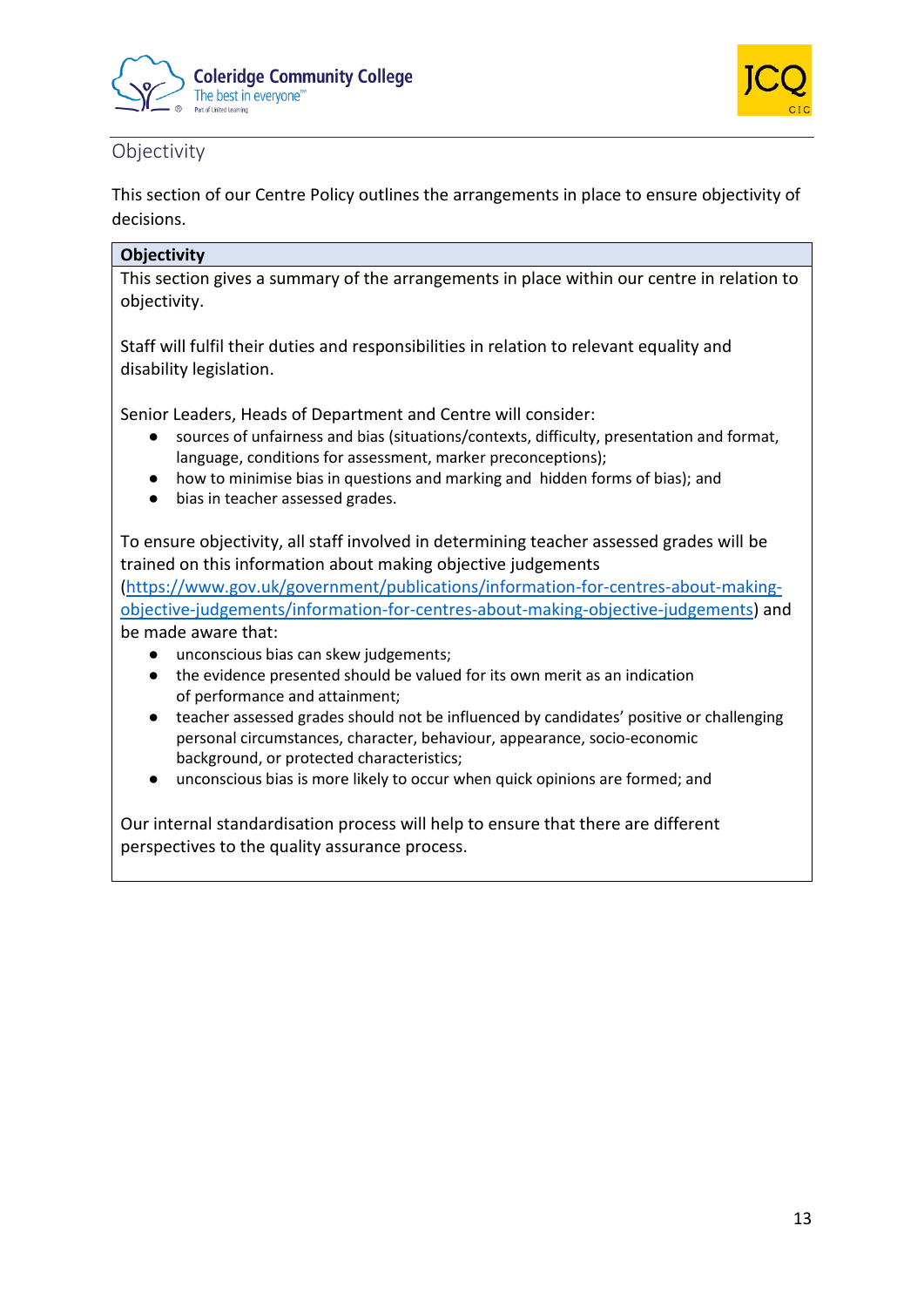



# Recording decisions and retention of evidence and data

This section of our Centre Policy outlines our arrangements to recording decisions and to retaining evidence and data.

#### **C. Recording Decisions and Retention of Evidence and Data**

This section outlines our approach to recording decisions and retaining evidence and data.

- We will ensure that teachers and Heads of Departments maintain records that show how the teacher assessed grades process operated, including the rationale for decisions in relation to individual marks/grades.
- We will ensure that evidence is maintained across a variety of tasks to develop a holistic view of each student's demonstrated knowledge, understanding and skills in the areas of content taught.
- We will put in place recording requirements for the various stages of the process to ensure the accurate and secure retention of the evidence used to make decisions.
- We will retain safely copies of work on which a student's grade is based from after the JCQ guidance was published on 24<sup>th</sup> March. Scanned copies of handwritten evidence or digital documentation is acceptable. We will also keep records of any discussions with students around the evidence on which grades will be based. If any evidence of students' work is not available, the marks can still be used in determining the final grade. A copy of the task (e.g. mock exam paper) and where appropriate grade boundaries, grade descriptors and mark schemes used should be included alongside a record of the mark a student achieved.
- We will ensure that evidence is retained electronically or on paper in a secure centrebased system that can be readily shared with our awarding organisation(s).
- We will also retain any information relating to a student's access arrangements, or personal circumstances affecting student performance, which might need to be taken into account during the process of determining a student's grade.
- If applicable we will also retain a statement explaining the rationale and review of historic data outcomes
- We will comply with our obligations regarding data protection legislation.
- We will ensure that the grades accurately reflect the evidence submitted.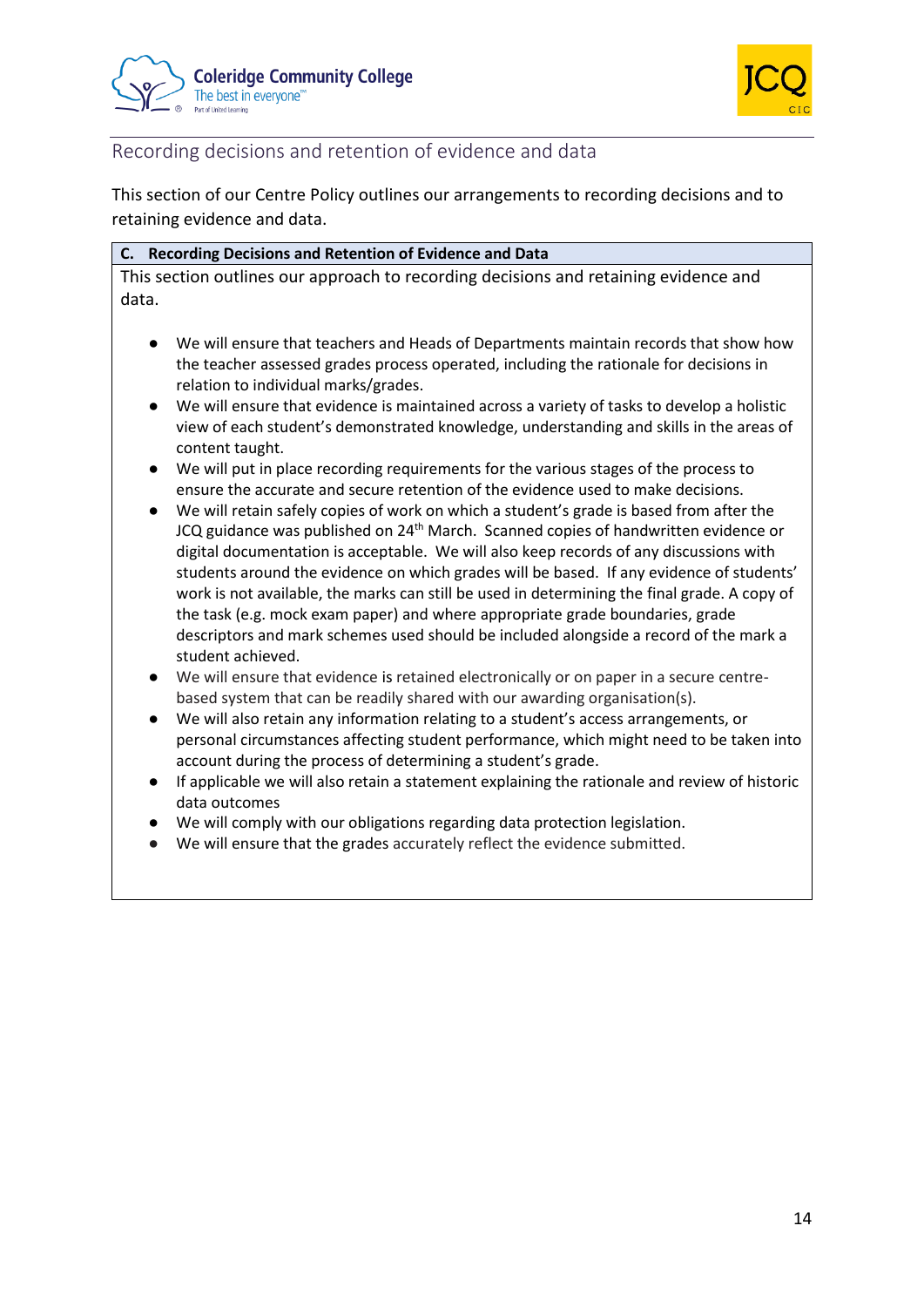



## Authenticating evidence

#### **D. Authenticating evidence**

This section of our Centre Policy details the mechanisms in place to ensure that teachers are confident in the authenticity of evidence, and the process for dealing with cases where evidence is not thought to be authentic.

- Robust mechanisms, which will include controlled conditions supervised by a member of staff, will be in place to ensure that teachers are confident that work used as evidence is the students' own and that no inappropriate levels of support have been given to students to complete it, either within the centre or with external tutors.
- It is understood that awarding organisations will investigate instances where it appears evidence is not authentic. We will follow all guidance provided by awarding organisations [AQA, Pearson Edexcel, OCR] to support these determinations of authenticity.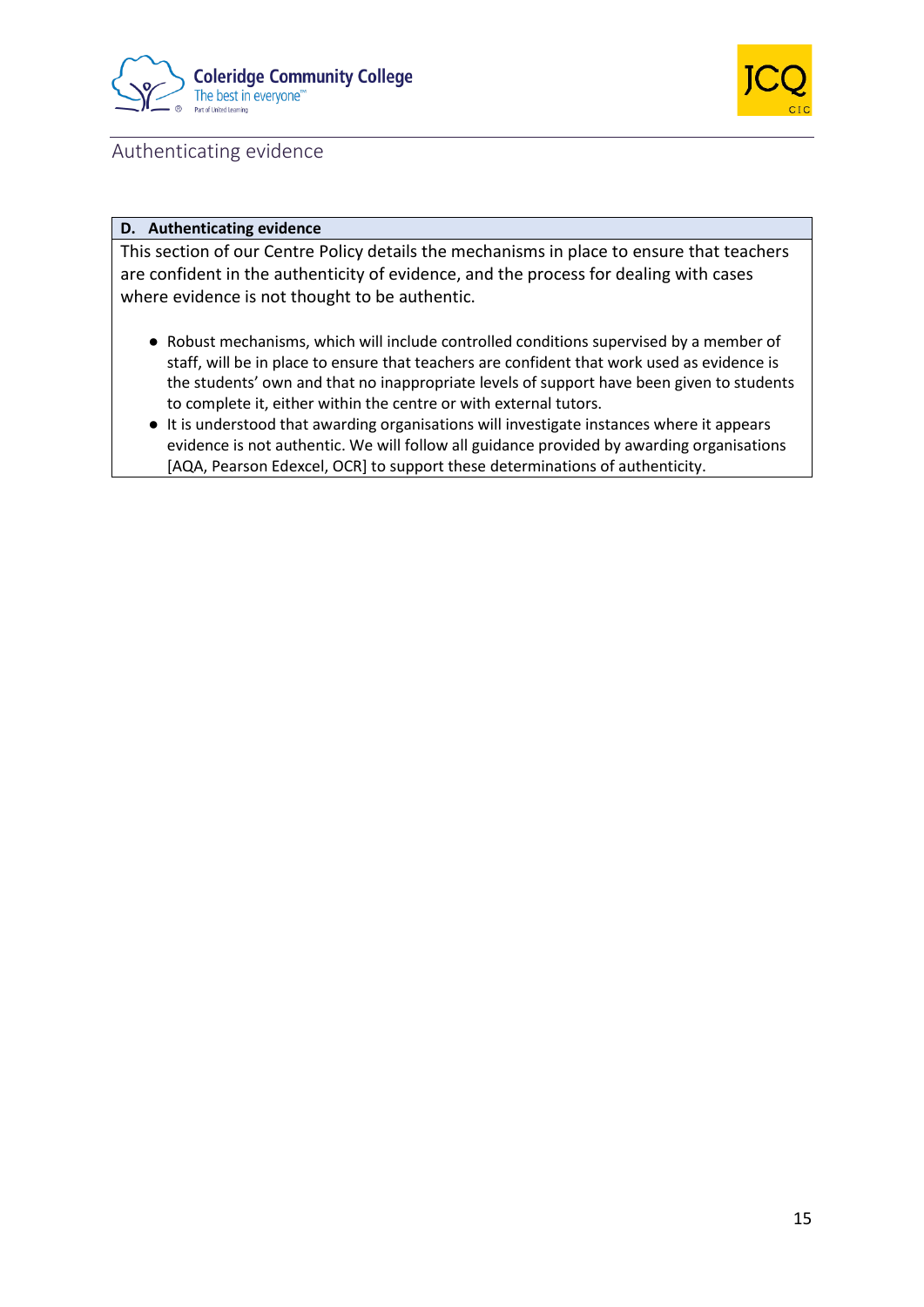



Confidentiality, malpractice and conflicts of interest

## Confidentiality

This section of our Centre Policy outlines the measures in place to ensure the confidentiality of the grades our centre determines, and to make students aware of the range of evidence on which those grades will be based.

#### **A. Confidentiality**

This section details the measures in place in our centre to maintain the confidentiality of grades, while sharing information regarding the range of evidence on which the grades will be based.

- All staff involved have been made aware of the need to maintain the confidentiality of teacher assessed grades.
- All teaching staff have been briefed on the requirement to share details of the range of evidence on which students' grades will be based, while ensuring that details of the final grades remain confidential.
- Relevant details from this Policy, including requirements around sharing details of evidence and the confidentiality requirements, have been shared with parents/carers and students.

### **Malpractice**

This section of our Centre Policy outlines the measures in place to prevent malpractice and other breaches of exam regulations, and to deal with such cases if they occur.

#### **B. Malpractice**

This section details the measures in place in our centre to prevent malpractice and, where that proves impossible, to handle cases in accordance with awarding organisation requirements.

- Our general centre policies regarding malpractice, maladministration and conflicts of interest have been reviewed to ensure they address the specific challenges of delivery in Summer 2021.
- All staff involved have been made aware of these policies, and have received training in them as necessary.
- All staff involved have been made aware of the specific types of malpractice which may affect the Summer 2021 series including:
- o breaches of internal security;
- o deception;
- o improper assistance to students;
- o failure to appropriately authenticate a student's work;
- o over direction of students in preparation for common assessments;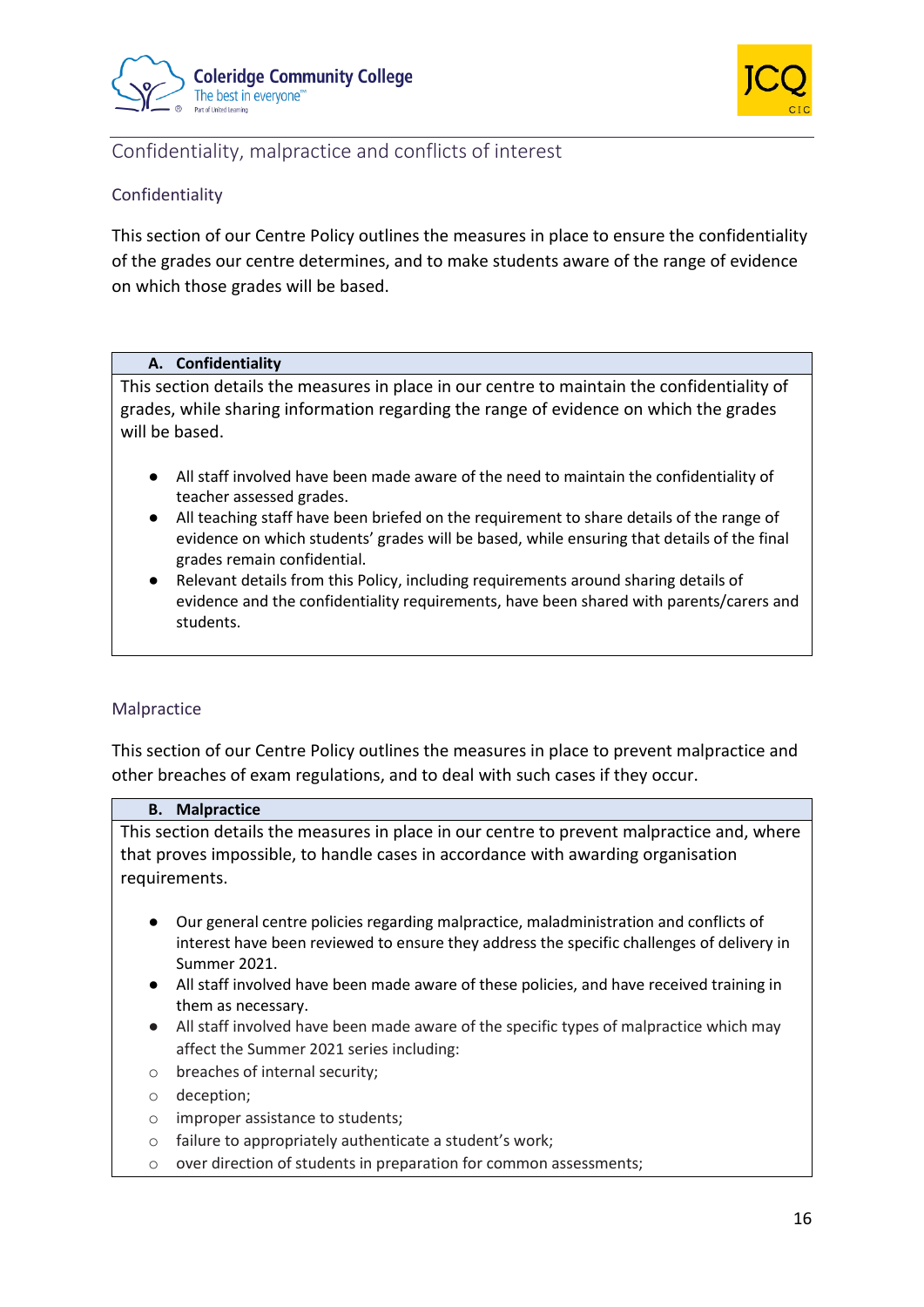



- o allegations that centres submit grades not supported by evidence that they know to be inaccurate;
- $\circ$  centres enter students who were not originally intending to certificate a grade in the Summer 2021 series;
- $\circ$  failure to engage as requested with awarding organisations during the External Quality Assurance and appeal stages; and
- o failure to keep appropriate records of decisions made and teacher assessed grades.
- The consequences of malpractice or maladministration as published in the JCQ guidance: [JCQ Suspected](https://www.jcq.org.uk/exams-office/malpractice/jcq-suspected-malpractice-policies-and-procedures-2019-2020) Malpractice: Policies and Procedures and including the risk of a delay to students receiving their grades, up to, and including, removal of centre status have been outlined to all relevant staff.

### Conflicts of Interest

This section of our Centre Policy outlines the measures in place to address potential conflicts of interest.

#### **C. Conflicts of Interest**

This section details our approach to addressing conflicts of interest, and how we will respond to such allegations.

- To protect the integrity of assessments, all staff involved in the determination of grades must declare any conflict of interest such as relationships with students to our Head of Centre for further consideration.
- Our Head of Centre will take appropriate action to manage any conflicts of interest arising with centre staff in accordance with the JCQ documents - [General Regulations](https://www.jcq.org.uk/wp-content/uploads/2020/09/Gen_regs_approved_centres_20-21_FINAL.pdf)  [for Approved Centres, 1 September 2020 to 31 August 2021.](https://www.jcq.org.uk/wp-content/uploads/2020/09/Gen_regs_approved_centres_20-21_FINAL.pdf)
- We will also carefully consider the need to separate duties and personnel to ensure fairness in later process reviews and appeals*.*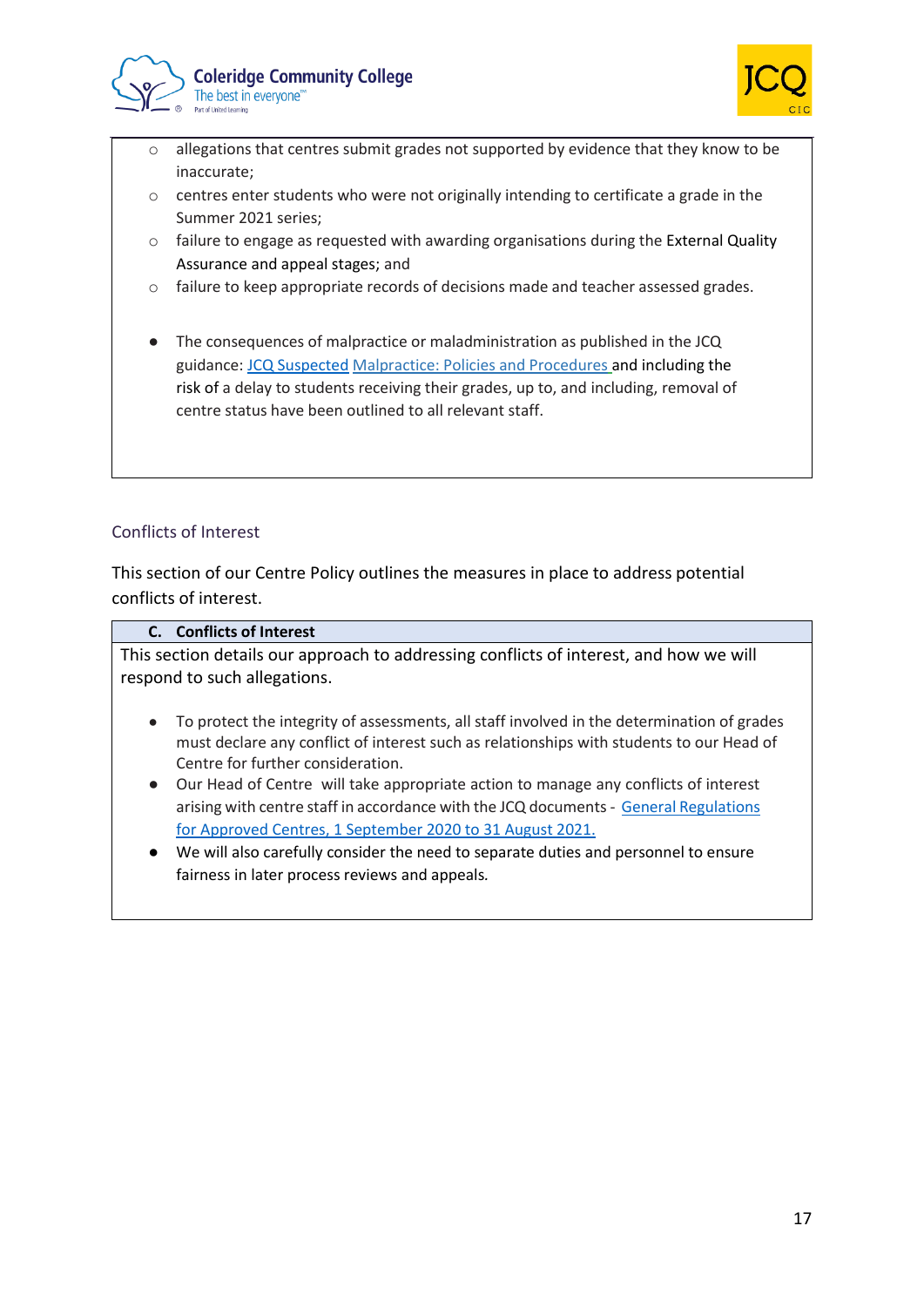



## External Quality Assurance

This section of our Centre Policy outlines the arrangements in place to comply with awarding organisation arrangements for External Quality Assurance of teacher assessed grades in a timely and effective way.

#### **A. External Quality Assurance**

This section outlines the arrangements we have in place to ensure the relevant documentation and assessment evidence can be provided in a timely manner for the purposes of External Quality Assurance sampling, and that staff can be made available to respond to enquiries.

- All staff involved have been made aware of the awarding organisation requirements for External Quality Assurance as set out in the **JCQ Guidance**.
- All necessary records of decision-making in relation to determining grades have been properly kept and can be made available for review as required.
- All student evidence on which decisions regarding the determination of grades has been retained and can be made available for review as required.
- Instances where student evidence used to decide teacher assessed grades is not available, for example where the material has previously been returned to students and cannot now be retrieved, will be clearly recorded on the appropriate documentation.
- All staff involved have been briefed on the possibility of interaction with awarding organisations during the different stages of the External Quality Assurance process and can respond promptly and fully to enquiries, including attendance at Virtual Visits should this prove necessary.
- Arrangements are in place to respond fully and promptly to any additional requirements/reviews that may be identified as a result of the External Quality Assurance process.
- Staff have been made aware that a failure to respond fully and effectively to such additional requirements may result in further action by the awarding organisations, including the withholding of results.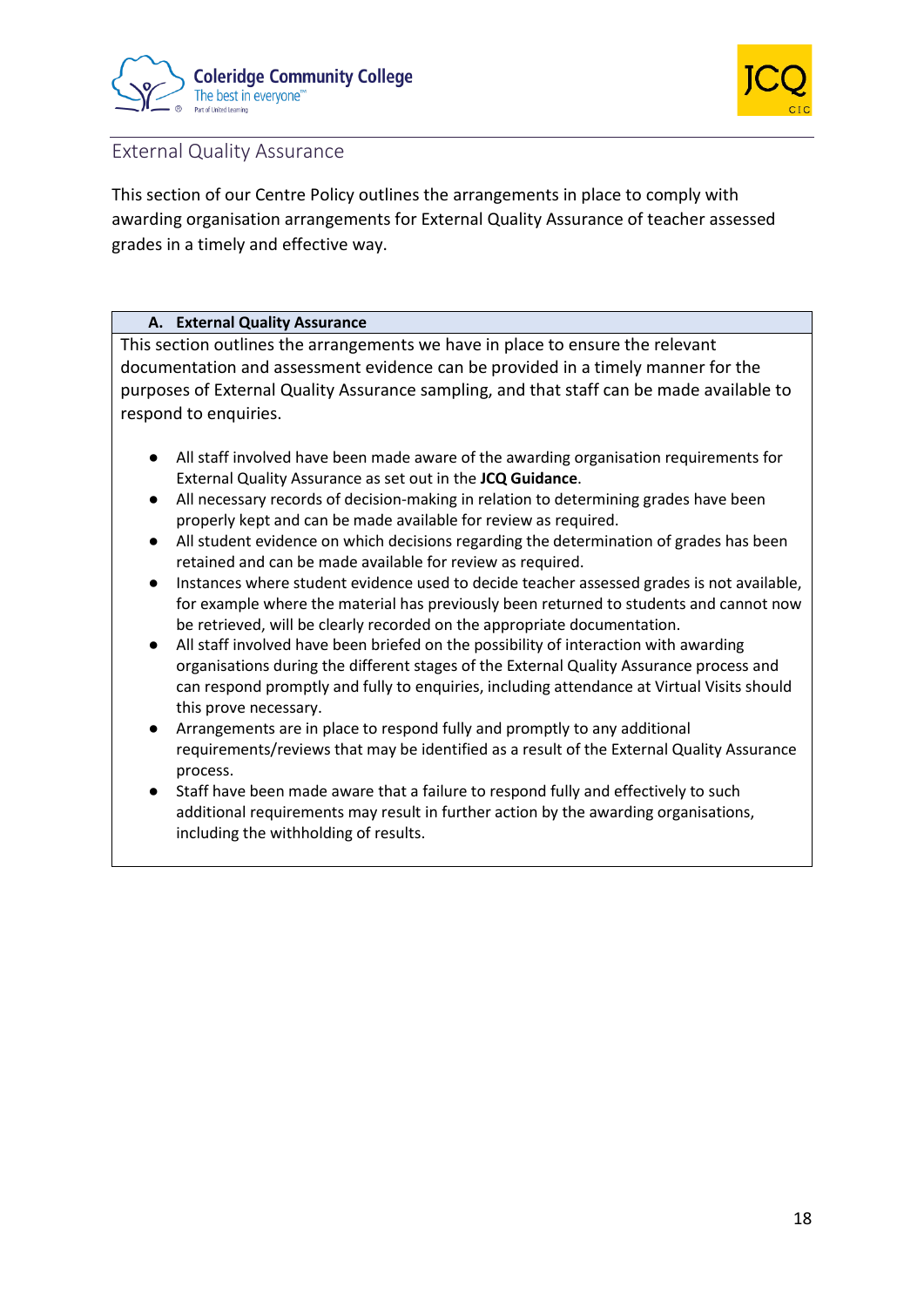



## Results

This section of our Centre Policy outlines our approach to the receipt and issue of results to students and the provision of necessary advice and guidance.

| A. Results                                                                                                                                                                                                                                                                                                                                                                                                                                                                                                                                                                                                                                                                                    |  |
|-----------------------------------------------------------------------------------------------------------------------------------------------------------------------------------------------------------------------------------------------------------------------------------------------------------------------------------------------------------------------------------------------------------------------------------------------------------------------------------------------------------------------------------------------------------------------------------------------------------------------------------------------------------------------------------------------|--|
| This section details our approach to the issue of results to students and the provision of                                                                                                                                                                                                                                                                                                                                                                                                                                                                                                                                                                                                    |  |
| advice and guidance.                                                                                                                                                                                                                                                                                                                                                                                                                                                                                                                                                                                                                                                                          |  |
| All staff involved have been made aware of the specific arrangements for the issue of<br>$\bullet$<br>results in Summer 2021, including the issuing of A/AS and GCSE results in the same week.<br>Arrangements will be made to ensure the necessary staffing, including exams office and<br>$\bullet$<br>support staff, to enable the efficient receipt and release of results to our students.<br>Arrangements will be in place for the provision of all necessary advice, guidance and<br>$\bullet$<br>support, including pastoral support, to students on receipt of their results.<br>Such guidance will include advice on the appeals process in place in 2021 (see below).<br>$\bullet$ |  |
| Appropriate staff will be available to respond promptly to any requests for information<br>$\bullet$                                                                                                                                                                                                                                                                                                                                                                                                                                                                                                                                                                                          |  |

- from awarding organisations, for example regarding missing or incomplete results, to enable such issues to be swiftly resolved.
- Parents/carers have been made aware of arrangements for results days.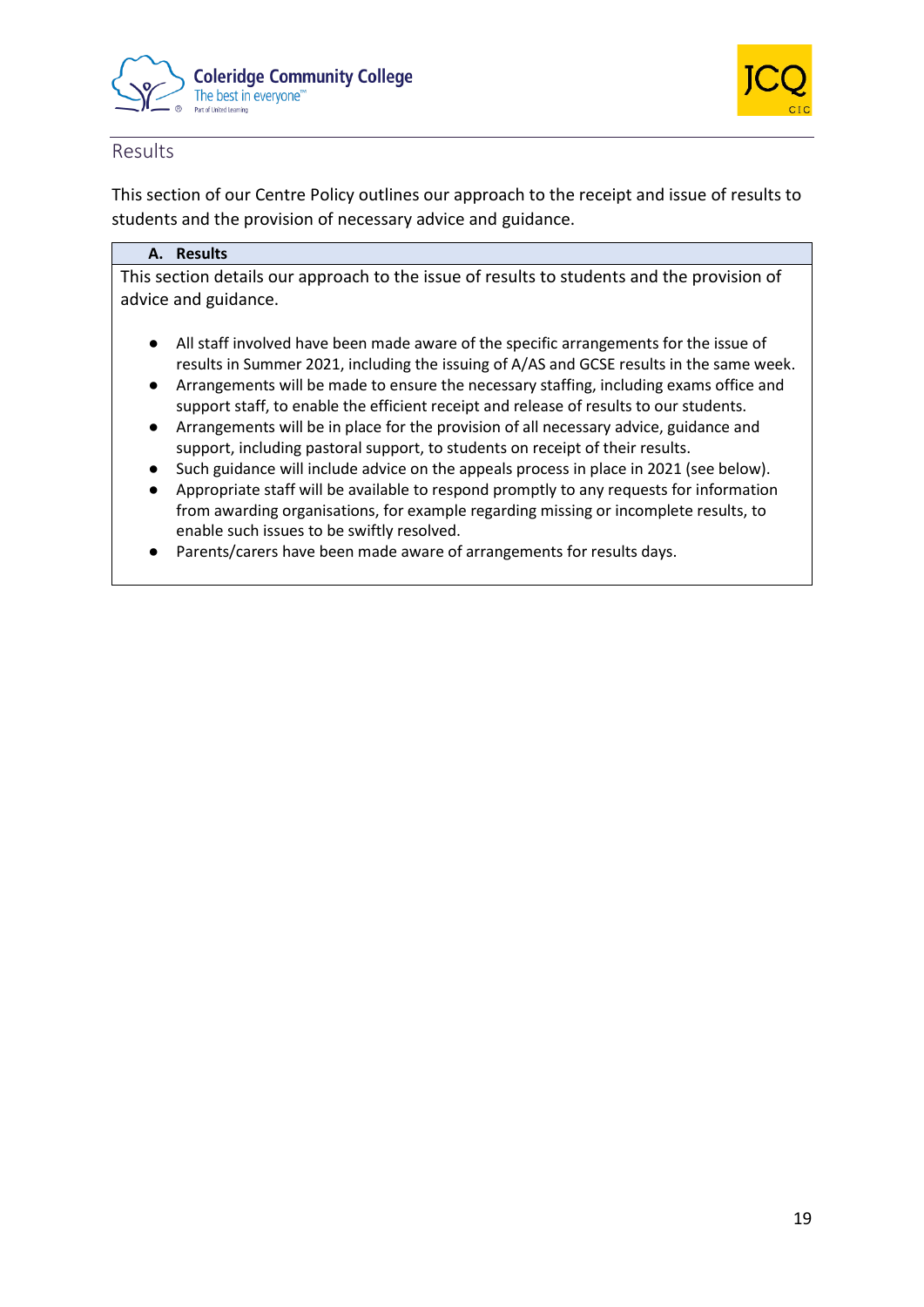



## Appeals

This section of our Centre Policy outlines our approach to Appeals, to ensure that they are handled swiftly and effectively, and in line with JCQ requirements.

#### **A. Appeals**

This section details our approach to managing appeals, including Centre Reviews, and subsequent appeals to awarding organisations.

- All staff involved have been made aware of the arrangements for, and the requirements of, appeals in Summer 2021, as set out in the **JCQ Guidance**.
- Internal arrangements will be in place for the swift and effective handling of Centre Reviews in compliance with the requirements.
- All necessary staff have been briefed on the process for, and timing of, such reviews, and will be available to ensure their prompt and efficient handling.
- Learners have been appropriately guided as to the necessary stages of appeal.
- Arrangements will be in place for the timely submission of appeals to awarding organisations, including any priority appeals, for example those on which university places depend.
- Arrangements will be in place to obtain the written consent of students to the initiation of appeals, and to record their awareness that grades may go down as well as up on appeal.
- Appropriate information on the appeals process will be provided to parents/carers.